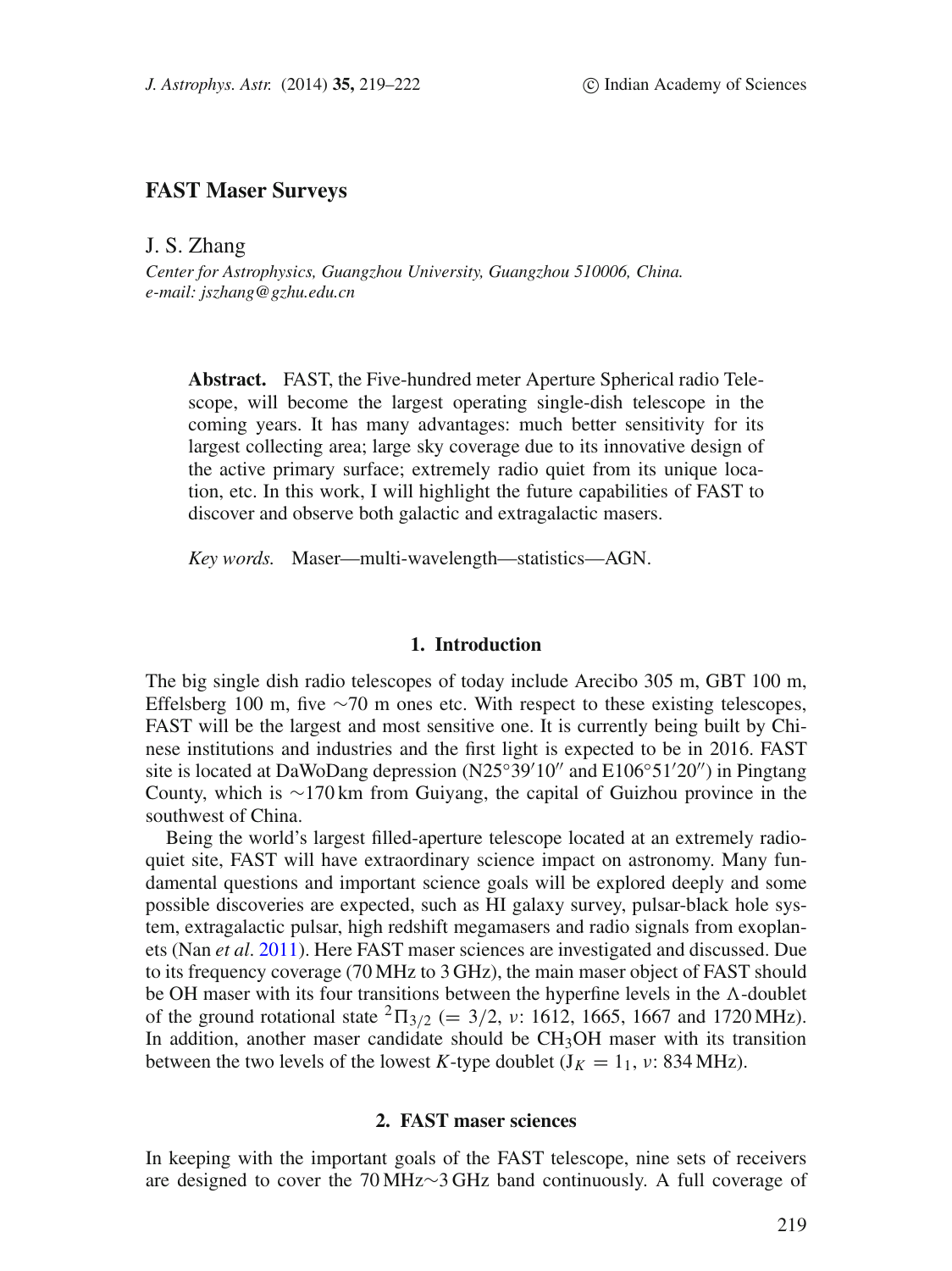the spectra is good for searching low frequency spectral lines (Nan *et al*. [2011\)](#page-3-0). Among them, the receiver Nos 3 (0.28–0.56 GHz), 4 (0.56–1.02 GHz) and 7 (1.15– 1.73 GHz) can be mainly used for maser observations (galactic and extragalactic masers).

## 2.1 *Galactic OH masers*

Since OH maser emission was detected in galactic molecular clouds in 1960s (Weaver *et al*. [1965\)](#page-3-1), more than 3000 OH maser sources have been detected so far. Observations show that most of the OH masers in our galaxy are located at either dense molecular gas in star formation regions or circumstellar envelopes of evolved giant and super-giant stars. OH masers in star formation regions (interstellar masers) are found to be closely associated with ultra-compact H II regions, embedded IR sources, hot molecular cores, Herbig-Haro objects, and outflows etc., which can be used to probe star formation. And OH masers in circumstellar envelopes (circumstellar masers) were found to be related to outflowing and cool winds from the evolved stars, which is taken as a good tool for VLBI astrometry to measure stellar parameters (e.g., Lo [2005\)](#page-3-2). Another type of interesting OH maser is the 1720 MHz OH maser (other three lines are weak or absent). Since it was first detected toward supernova remnants (SNRs) (Goss & Robinson [1968\)](#page-3-3), about 10% of SNRs (∼20) are detected with this type of OH maser emission. Now this type of OH masers is believed to be one good probe of SNR shock interactions with molecular clouds (e.g., Frail *et al*. [1996;](#page-3-4) Hewitt *et al*. [2008\)](#page-3-5).

Galactic OH maser surveys were mainly performed in 1970s and 1980s. The telescopes used included Effelsberg 100 m, Parkes 64 m, NRAO 42 m, Onsala 25.6 m etc. (e.g., Caswell *et al*. [1980;](#page-3-6) Turner [1979\)](#page-3-7). FAST has much bigger collecting area, with a sensitivity at least one order of magnitude bigger than the telescopes used in the 1970s and 1980s galactic surveys. To achieve the same sensitivity limit, the FAST surveying speed would be 2 orders of magnitude better. This brings high efficiency for both sample selection survey and galactic plane blind sky survey. Among FAST planned nine sets of receivers, the single beam L-wide receiver (No. 7, 1.15–1.73 GHz) is good for OH maser surveys. Future proposed multi-beam L-wide receiver will be better for wide area blind surveys. For 1720 MHz OH masers, high sensitivity FAST will help detect much more of this type of OH masers. This will be valuable and helpful to investigate the SNR shock interactions with molecular clouds.

#### 2.2 *Extragalactic OH masers*

Since the first OH megamaser (1665 and 1667 MHz, assumed isotropic luminosities  $L_{OH} > 10L_{\odot}$ ) was detected in Arp 220 (Baan *et al.* [1982\)](#page-3-8), more than 120 OH megamaser sources have been detected to date (e.g., Willett [2012;](#page-3-9) Fernandez *et al*. [2010;](#page-3-10) Darling & Giovanelli [2000;](#page-3-11) Chen *et al*. [2007\)](#page-3-12). A majority of them come from Arecibo detections. Many OH megamaser survey have been undertaken by existing radio telescopes, such as Arecibo 305 m, NRAO 91 m, JB MkIA 76 m, Nancay 300 m and Parkes 64 m etc. However, the detection rate is often low and the survey by upgraded Arecibo telescope (Darling & Giovanelli [2000,](#page-3-11) [2001,](#page-3-13) [2002\)](#page-3-14) was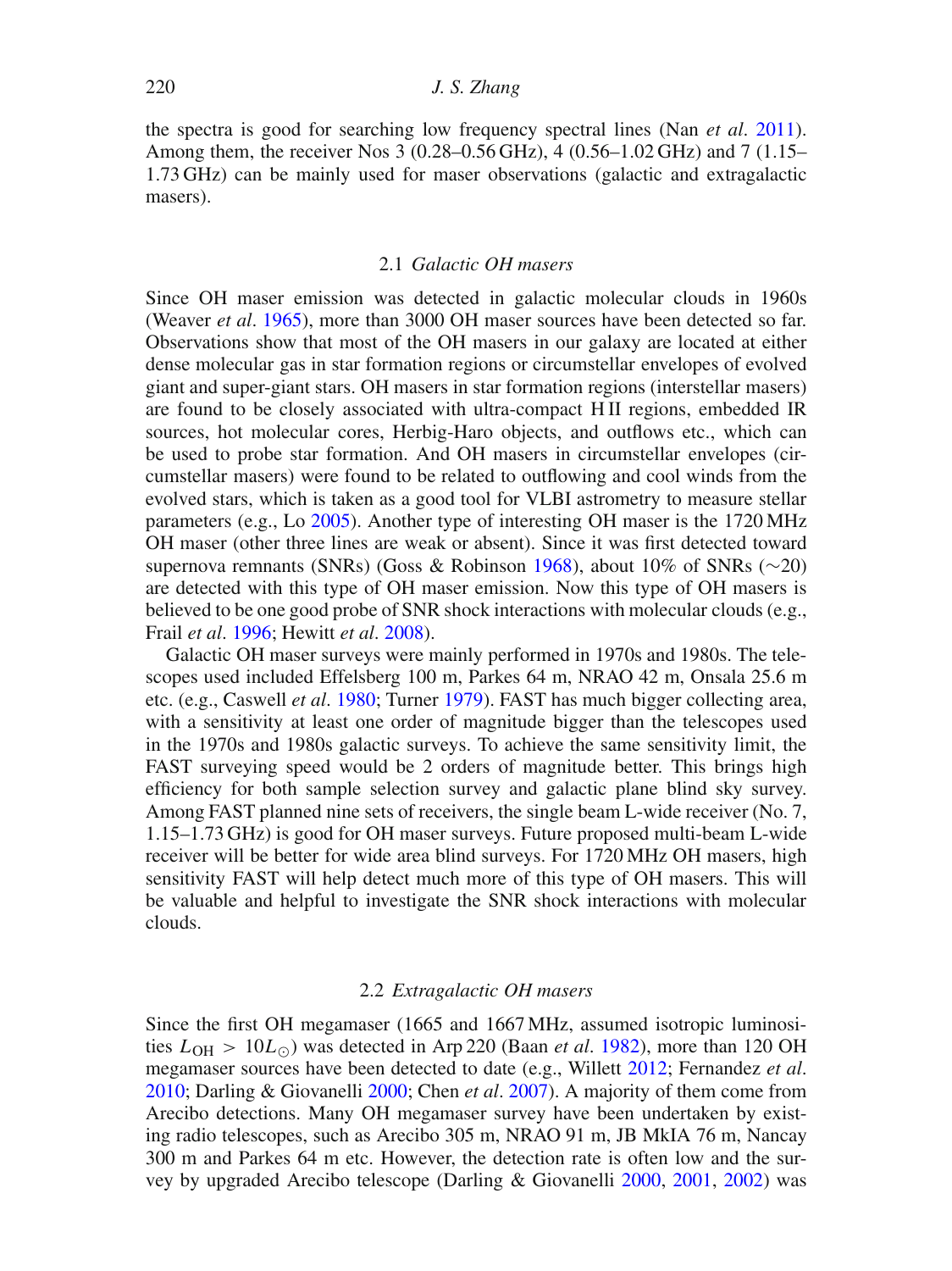<span id="page-2-0"></span>

**Figure 1.** The minimum detectable OH maser luminosity  $(3\sigma)$  versus redshift. Dotted and dashed line: detected OH megamsers and sensitivity of the Arecibo survey; Long solid and dashed line: sensitivity of FAST for 12 min and 2 h integration, respectively.

the most successful one. Among the selected 311 luminous or ultraluminous infrared galaxies (LIRGs or ULIRGs) with a redshift *z* range of 0.1–0.3, 52 OH megamasers were detected, which doubled the number of known OH megamasers. Recently, one systematic search for high-redshift OH megamaser was carried out with Green Bank Telescope (Willett [2012\)](#page-3-9). A sample of 121 ULIRGs with  $0.09 < z < 1.5$  was targeted and nine new OH megamasers were detected with  $z < 0.25$ . To date, there is no OH megamaser with  $z > 0.265$  (the most luminous and distant one being z ∼ 0.25, IRAS14070+0525, Baan *et al*. [1992\)](#page-3-15). Since OH megamaser host LIRGs or ULIRGs are considered to be related to galaxy merging and the merge rate is proposed as a function of redshift of  $(1 + z)^m$  (m : 3 ~ 8, e.g, Le Fevre *et al.* [2000\)](#page-3-16), the sky density of OH megamasers at high redshift is expected to be much higher. This is a good opportunity for the largest telescope, FAST to be employed.

With respect to the current largest telescope Arecibo, FAST has larger collecting area by a factor of ∼3, corresponding to three times better raw sensitivity (assuming other parameters are the same as Arecibo). For the Arecibo survey, the integration time of each source is about 12 min. The typical rms flux density is 0.65 mJy and detection at  $3\sigma$  level is about 2 mJy. With the same integration time of 12 min, the rms value of FAST is about  $0.22 \text{ mJy}$  and  $3\sigma$  level corresponds to 0.66 mJy. So the minimum luminosity at  $3\sigma$  level FAST detection can be estimated, following the method of Darling & Giovanelli [\(2002\)](#page-3-14):  $L_{\text{OH}}^{\text{min}} = 4 \pi D_{\text{L}}^2 \int S dV \sim 4 \pi D_{\text{L}}^2 f_{\text{peak}} \frac{\Delta v_0}{1+z} = 4 \pi D_{\text{L}}^2 f_{\text{peak}} \frac{v_0 \Delta V_0}{c(1+z)}$ , here,  $D_{\text{L}}$  the luminosity distance,  $f_{\text{peak}}$  is the peak flux density, it is 0.66 mJy for FAST with 12 min integration,  $v_0$  and  $\Delta v_0$  are the rest-frame frequency and average frequency width and  $\Delta V_0$  is the rest-frame velocity width. The luminosity distance was derived using Calculators I provided by the NASA Extragalactic Database (NED), assuming  $\Omega_M = 0.270$ ,  $\Omega_{\text{vac}} = 0.730$ , and  $H_0 = 70 \text{ km s}^{-1} \text{ Mpc}^{-1}$  (e.g., Spergel *et al.* [2003\)](#page-3-17). Figure [1](#page-2-0) presents the minimum detectable OH maser luminosity by FAST with